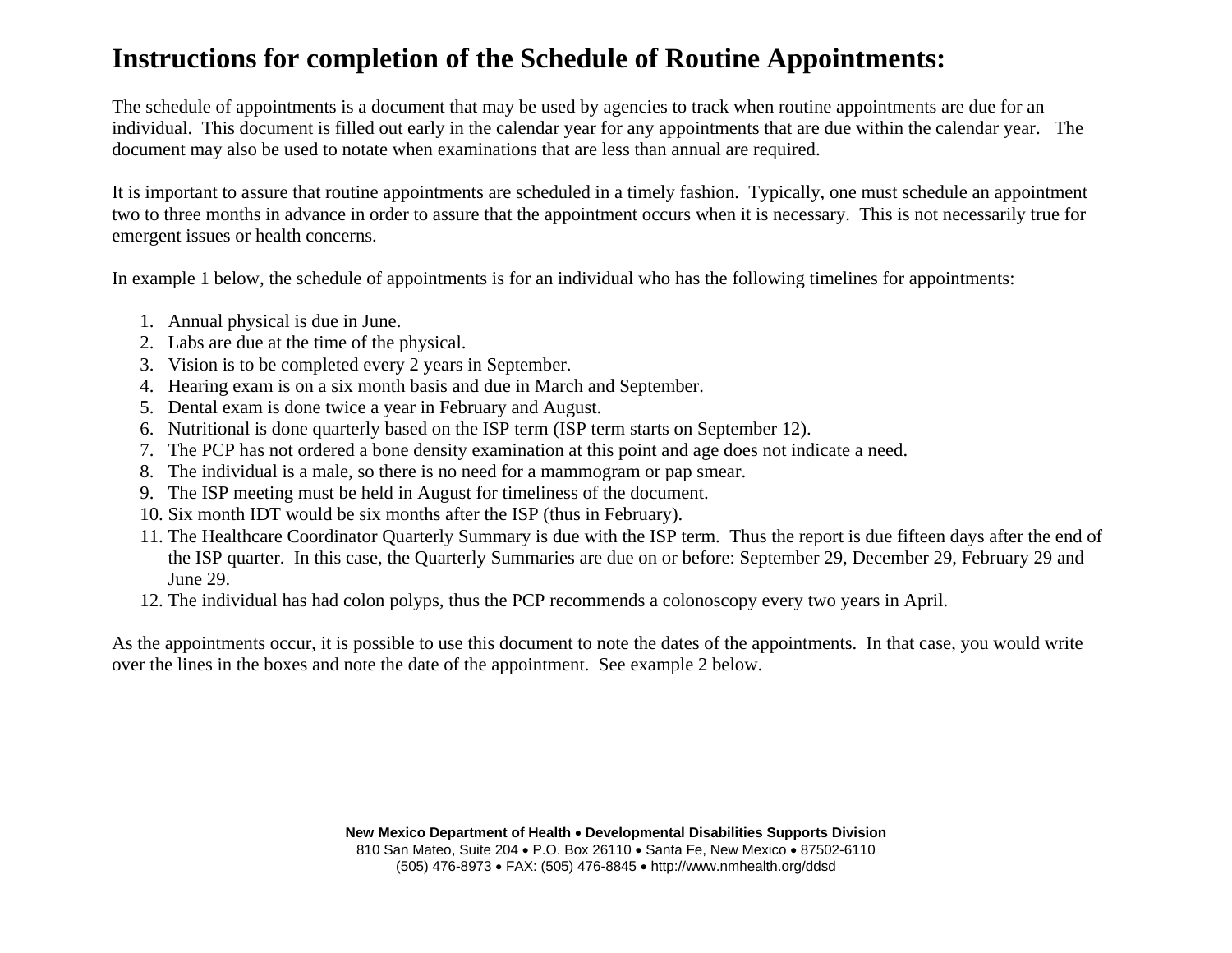## **EXAMPLE 1**

#### SCHEDULE OF ROUTINE APPOINTMENTS

YEAR: \_\_\_2009\_\_\_\_\_\_\_\_\_\_\_

| APPOINTMENT:                                    | <b>JAN</b> | <b>FEB</b> | <b>MAR</b> | <b>APR</b> | <b>MAY</b> | <b>JUNE</b> | JULY <sup>]</sup> | AUG | <b>SEPT</b> | OCT | <b>NOV</b> | <b>DEC</b> |
|-------------------------------------------------|------------|------------|------------|------------|------------|-------------|-------------------|-----|-------------|-----|------------|------------|
| <b>ANNUAL PHYSICAL:</b>                         |            |            |            |            |            |             |                   |     |             |     |            |            |
| SIX MONTH CHECK UP:<br>Not ordered by PCP       |            |            |            |            |            |             |                   |     |             |     |            |            |
| LABS:                                           |            |            |            |            |            |             |                   |     |             |     |            |            |
| VISION:<br>Last done Sept.<br>2008. due in 2010 |            |            |            |            |            |             |                   |     |             |     |            |            |
| <b>HEARING:</b>                                 |            |            |            |            |            |             |                   |     |             |     |            |            |
| DENTAL:                                         |            |            |            |            |            |             |                   |     |             |     |            |            |
| NUTRITION:                                      |            |            |            |            |            |             |                   |     |             |     |            |            |
| <b>BONE DENSITY:</b><br>Not ordered by PCP      |            |            |            |            |            |             |                   |     |             |     |            |            |
| PAP SMEAR:<br>N/A                               |            |            |            |            |            |             |                   |     |             |     |            |            |
| <b>MAMMOGRAM:</b><br>N/A                        |            |            |            |            |            |             |                   |     |             |     |            |            |
| <b>ISP</b>                                      |            |            |            |            |            |             |                   |     |             |     |            |            |
| IDT                                             |            |            |            |            |            |             |                   |     |             |     |            |            |
| HCC QUARTERLY REPORT                            |            |            |            |            |            |             |                   |     |             |     |            |            |
| <b>COLONOSCOPY</b>                              |            |            |            |            |            |             |                   |     |             |     |            |            |

NAME: \_\_\_\_\_Doe, Jon\_\_\_\_\_\_\_\_\_\_\_\_\_\_\_\_\_\_\_\_\_\_\_\_\_\_\_\_\_\_\_\_\_\_\_\_\_\_\_\_\_\_

DOB: \_\_\_\_\_\_\_\_\_\_08/26/49\_\_\_\_\_\_\_\_\_\_\_\_\_\_\_\_\_\_\_\_\_\_\_\_\_\_\_\_\_\_\_\_\_\_\_\_\_\_\_